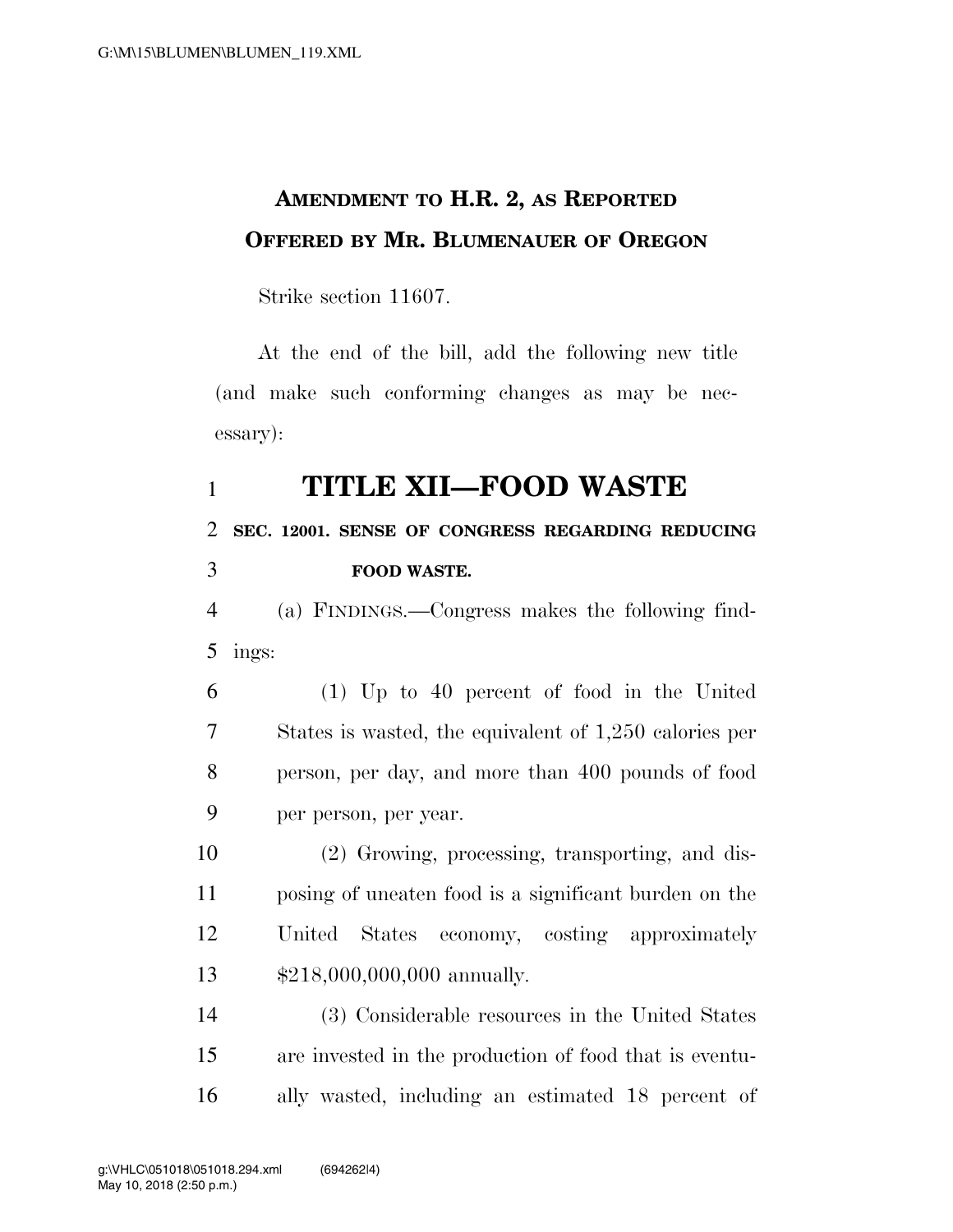fertilizer used in agricultural production, 19 percent of crop land, and 21 percent of agricultural water usage.

 (4) Growing, processing, transporting, and dis- posing of food that is eventually wasted contributes to greenhouse gas emissions.

 (5) Disposing of uneaten food costs the average household of four in the United States an estimated \$1,800 annually.

 (b) SENSE OF CONGRESS.—In light of the findings made in subsection (a), it is the sense of Congress that the Federal Government should invest in programs, meth- odologies, and actions to reduce food waste across the United States at the Federal, State, and local levels, in-cluding by—

 (1) providing targeted funding for food waste solutions;

 (2) improving and standardizing the measure-ment and reporting of food waste data;

20 (3) standardizing food date labels;

(4) removing barriers to food donation;

 (5) supporting and encouraging local and re-gional efforts to reduce food waste; and

 (6) engaging and educating the American public on how to reduce food waste.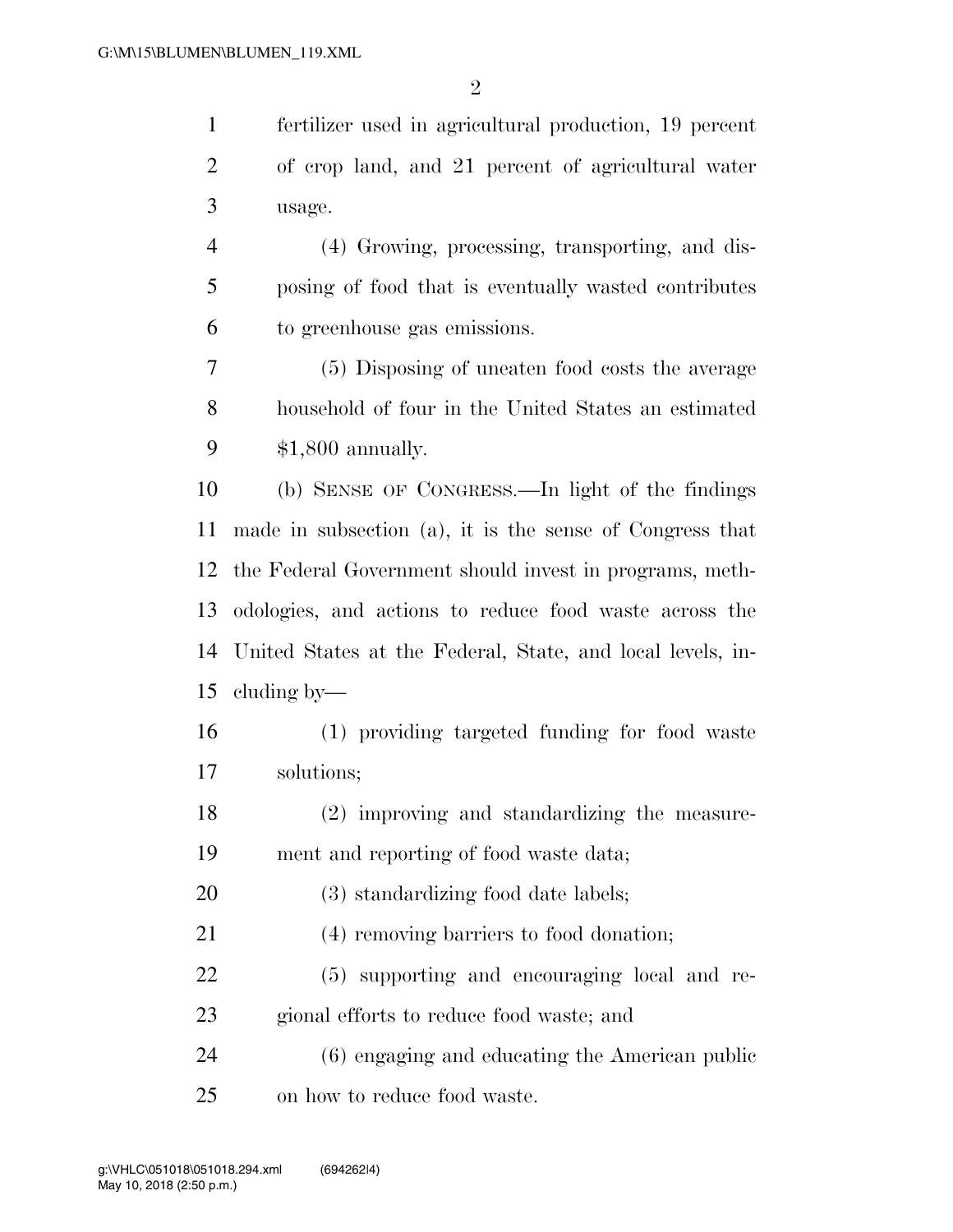#### **SEC. 12002. ESTABLISHMENT OF OFFICE OF FOOD WASTE.**

 Subtitle D of the Department of Agriculture Reorga- nization Act of 1994 (7 U.S.C. 6951 et seq.) is amended by adding at the end the following new section:

#### **''SEC. 244. OFFICE OF FOOD WASTE.**

 ''(a) ESTABLISHMENT.—The Secretary shall estab- lish within the executive operations of the Department an office to be known as the 'Office of Food Waste'.

9 "(b) RESPONSIBILITIES.—The Office of Food Waste shall be responsible—

11 ''(1) for coordinating Federal programs to measure and reduce the incidence of food waste in the United States by serving as the central office within the Department for food waste reduction ef- forts, including food waste prevention, food dona- tion, recovery of surplus food for commercial pur-poses, and food scrap recycling;

18 ''(2) for providing information about and rais- ing awareness of food waste issues across sectors of the United States economy and across Federal agen-cies; and

22 ''(3) for serving as the primary point of contact for food waste reduction and food recovery issues within the Department and across Federal agencies. ''(c) FUNDING.—Of the funds of the Commodity Credit Corporation, the Secretary shall use to carry out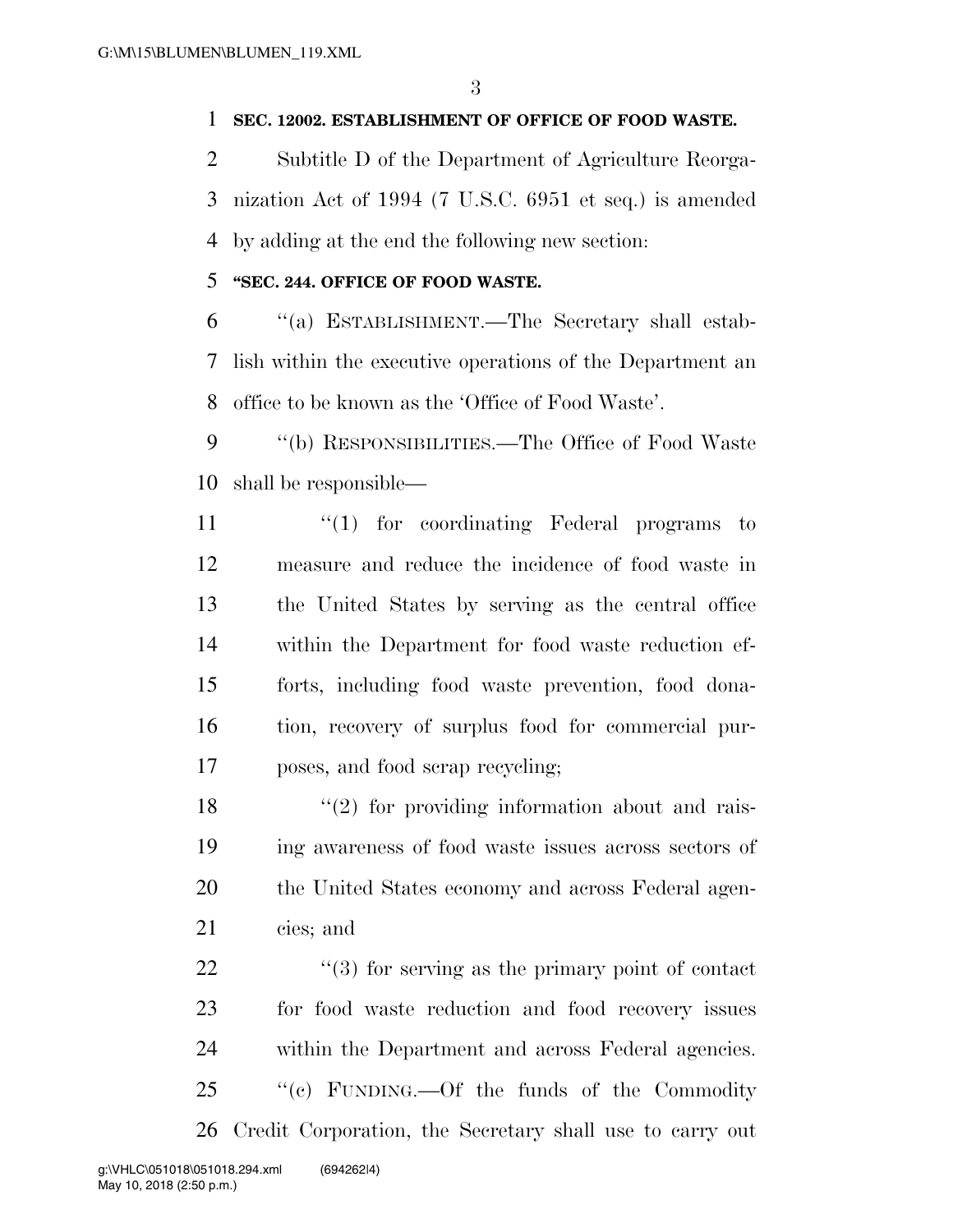this section \$100,000,000 for the period of fiscal years 2019 through 2023.''.

### **SEC. 12003. ESTABLISHMENT OF FOOD LOSS AND WASTE REDUCTION TASK FORCE.**

 Subtitle D of the Department of Agriculture Reorga- nization Act of 1994 (7 U.S.C. 6951 et seq.) is further amended by inserting after section 244, as added by sec-tion 12002, the following new section:

### **''SEC. 245. FOOD LOSS AND WASTE REDUCTION TASK FORCE.**

11 "(a) In GENERAL.—Not later than 18 months after the date of the enactment of this section, the Secretary of Agriculture, in consultation with the Administrator of the Environmental Protection Agency, shall establish, in the office of the Under Secretary for Food, Nutrition, and Consumer Services, a task force—

 $\frac{17}{2}$  (1) to advise and support the Secretary and the Administrator in meeting the national food waste reduction goal of 50 percent by 2030, as spec- ified in the announcement made on September 16, 21 2015, by the Secretary and the Administrator;

22  $\frac{1}{2}$   $\frac{1}{2}$  to provide strategic direction for efforts to meet the national food waste reduction goal;

  $(3)$  to monitor progress toward meeting the national food waste reduction goal;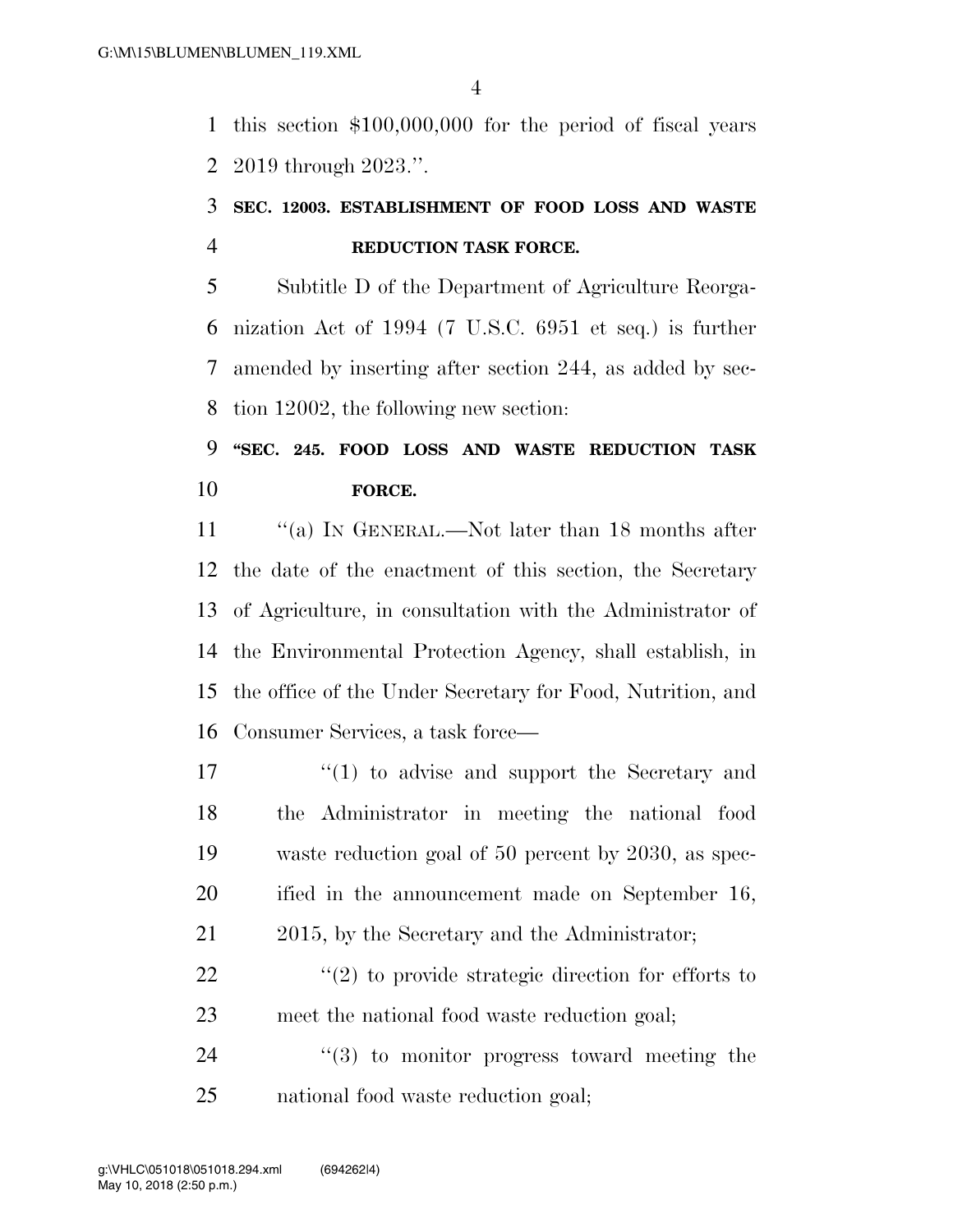| $\mathbf{1}$   | $\cdot$ (4) to support effective public reporting in the     |
|----------------|--------------------------------------------------------------|
| $\overline{2}$ | United States regarding progress toward meeting              |
| 3              | the national food waste reduction goal and any rel-          |
| $\overline{4}$ | evant benchmarks in meeting such goal;                       |
| 5              | $\cdot\cdot$ (5) to raise public awareness and visibility of |
| 6              | the national food waste reduction goal in the United         |
| 7              | States; and                                                  |
| 8              | $``(6)$ to recommend improvements to Federal ef-             |
| 9              | forts to meet the national food waste reduction goal.        |
| 10             | "(b) COMPOSITION.—The task force shall be com-               |
| 11             | posed of 15 members, appointed jointly by the Secretary      |
| 12             | and the Administrator. The task force shall include a rep-   |
| 13             | resentative from each of the following industries and inter- |
| 14             | est groups:                                                  |
| 15             | $\lq(1)$ The agriculture industry.                           |
| 16             | $\lq(2)$ The food processing and manufacturing in-           |
| 17             | dustry.                                                      |
| 18             | $\lq(3)$ The food distribution industry.                     |
| 19             | $\lq(4)$ The retail and grocery industry.                    |
| 20             | $\lq(5)$ The restaurant industry.                            |
| 21             | $\cdot\cdot$ (6) The institutional food service industry.    |
| 22             | "(7) Government, private, and nonprofit enti-                |
| 23             | ties focused on nutrition.                                   |
| 24             | "(8) Government, private, and nonprofit enti-                |
| 25             | ties focused on consumer education.                          |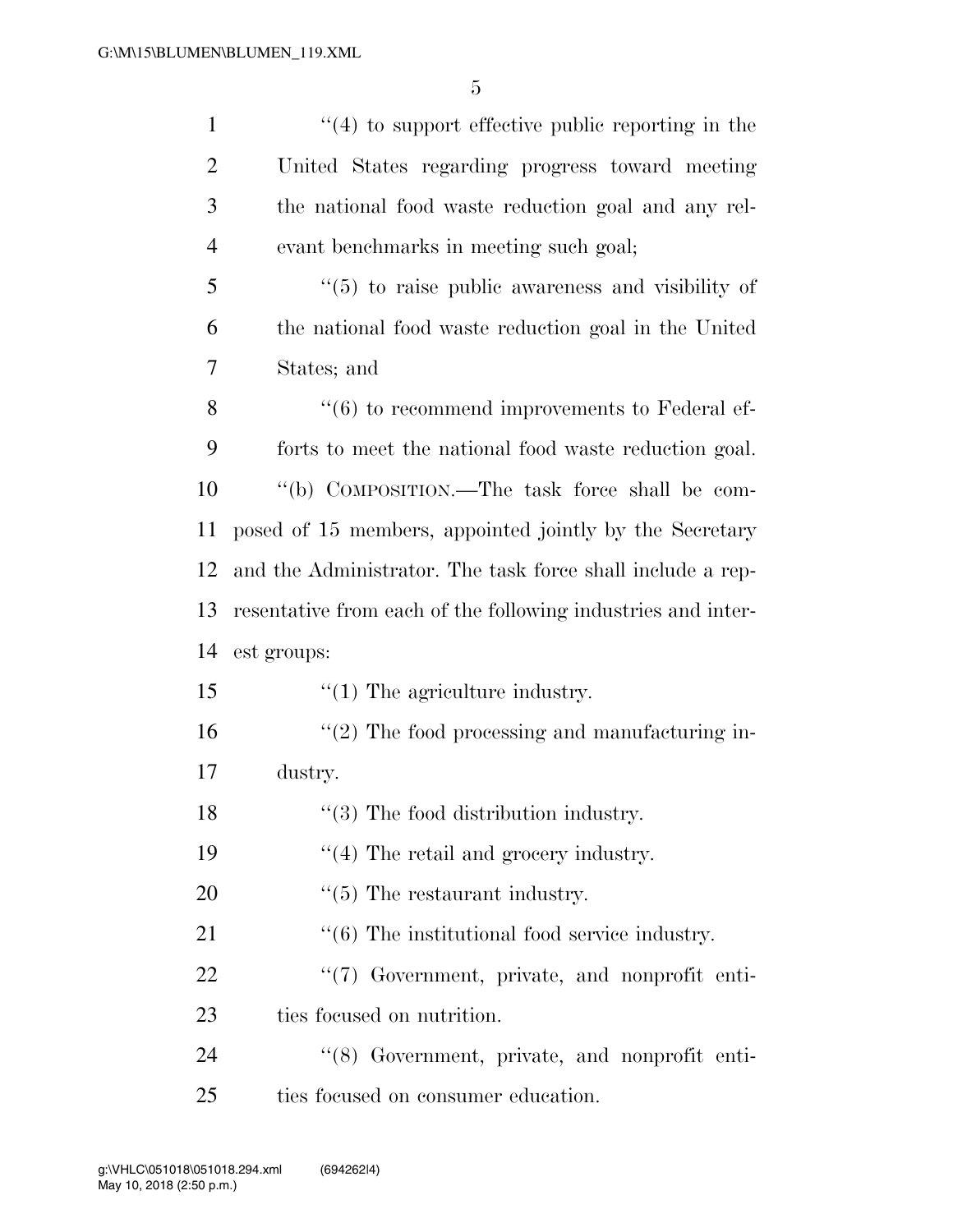| $\mathbf{1}$   | "(9) Government, private, and nonprofit enti-                 |
|----------------|---------------------------------------------------------------|
| $\overline{2}$ | ties focused on food waste entrepreneurship.                  |
| 3              | $\lq(10)$ Nonprofit entities focused on food waste            |
| $\overline{4}$ | prevention.                                                   |
| 5              | $\lq(11)$ Government, private, and nonprofit enti-            |
| 6              | ties focused on food donation.                                |
| 7              | $\lq(12)$ Government, private, and nonprofit enti-            |
| 8              | ties focused on food scrap recycling.                         |
| 9              | $\cdot$ (13) Educational institutions focused on food         |
| 10             | systems and food waste.                                       |
| 11             | $\lq(14)$ A State or local government with a food             |
| 12             | waste reduction program.                                      |
| 13             | $\cdot\cdot(15)$ A scientist who specializes in the science   |
| 14             | of food scrap recycling and other relevant scientific         |
| 15             | processes.                                                    |
| 16             | "(c) TERMS.—A member of the task force shall serve            |
| 17             | on the task force for a single term of 3 years. A member      |
|                | 18 may not be reappointed. Any vacancy shall be filled within |
| 19             | 60 days in the same manner as the original appoint-           |
| 20             | ment.".                                                       |
| 21             | SEC. 12004. ESTABLISHMENT OF FOOD LOSS AND WASTE              |
| 22             | REDUCTION LIAISON.                                            |
| 23             | Subtitle D of the Department of Agriculture Reorga-           |
| 24             | nization Act of 1994 (7 U.S.C. 6951 et seq.), as amended      |
| 25             | by sections 12002 and 12003, is further amended by in-        |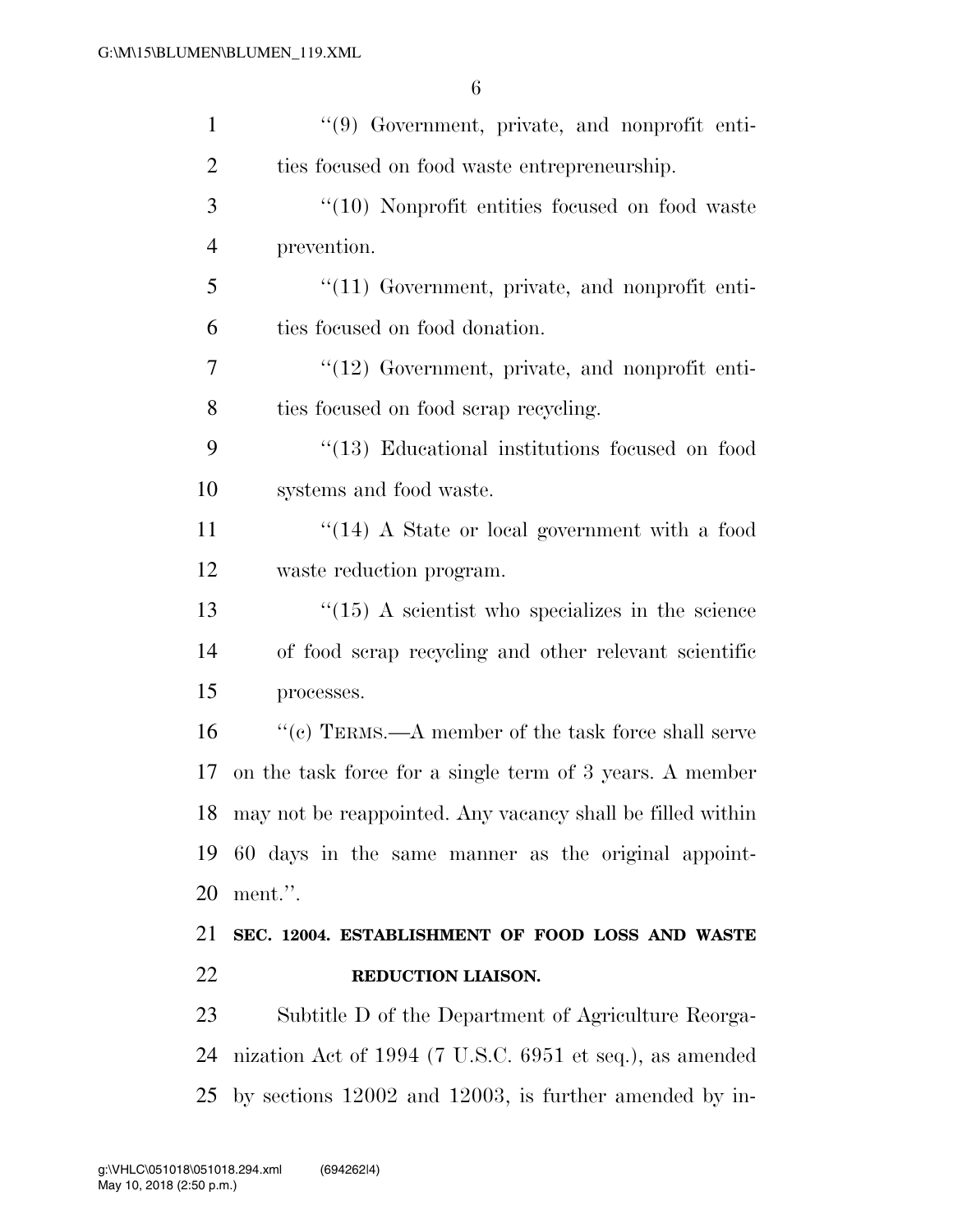serting after section 245, as added by section 12003, the following new section:

### **''SEC. 246. ESTABLISHMENT OF FOOD LOSS AND WASTE RE-DUCTION LIAISON.**

 ''(a) ESTABLISHMENT.—The Secretary shall estab- lish within the Office of Food Waste a Food Loss and Waste Reduction Liaison to coordinate Federal programs to measure and reduce the incidence of food loss and waste in accordance with this section.

 ''(b) DUTIES.—The Food Loss and Waste Reduction Liaison shall—

12 ''(1) coordinate food loss and waste reduction efforts with other Federal agencies, including the Environmental Protection Agency and the Food and Drug Administration;

 ''(2) support and promote Federal programs to measure and reduce the incidence of food loss and waste and increase food recovery;

 $(3)$  provide information to, and serve as a re- source for, entities engaged in food loss and waste reduction and food recovery concerning the avail- ability of, and eligibility requirements for, participa-23 tion in Federal programs;

24 ''(4) raise awareness of the liability protections afforded under the Bill Emerson Good Samaritan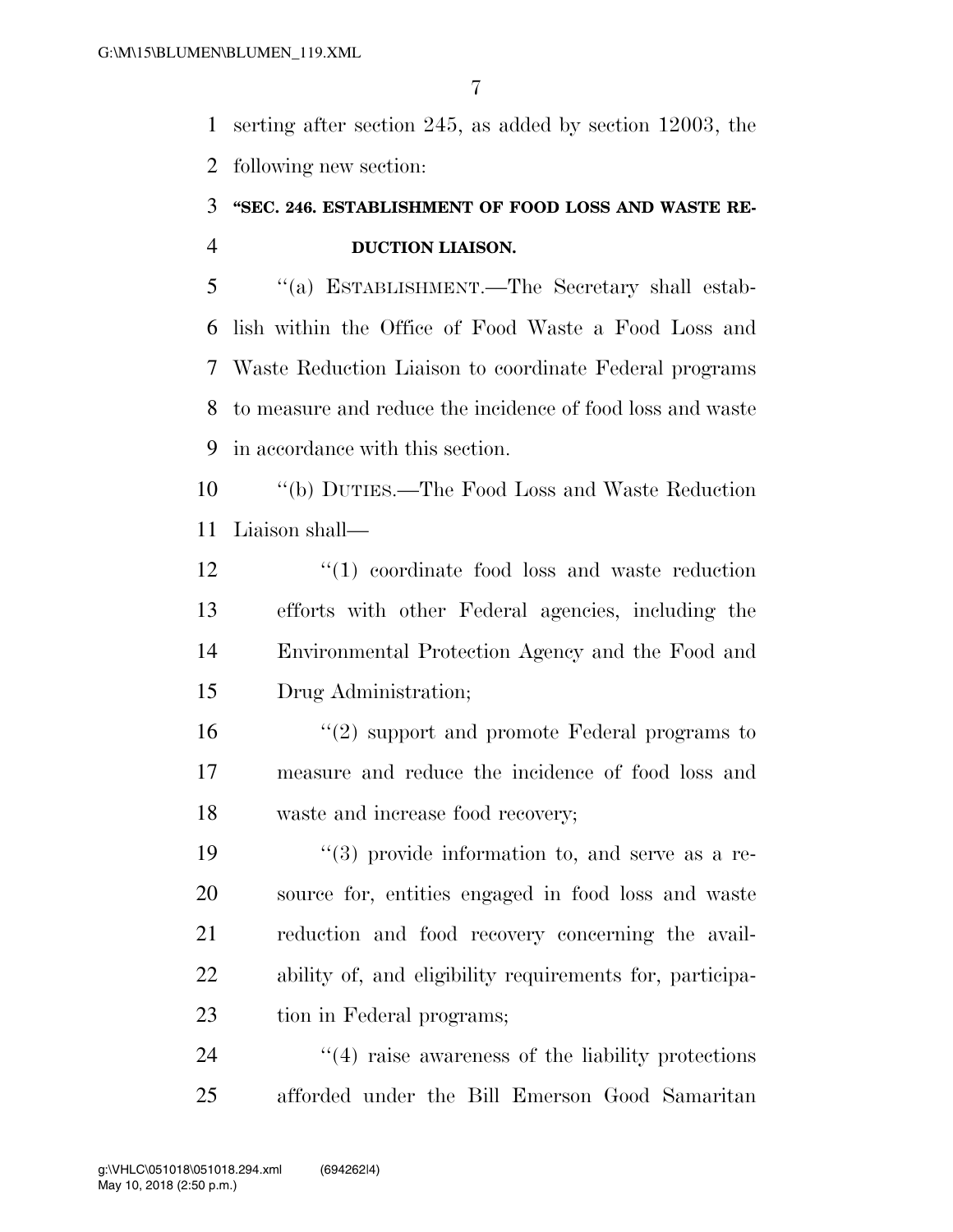Food Donation Act (42 U.S.C. 1791) to persons en- gaged in food loss and waste reduction and food re-covery; and

4  $(5)$  make recommendations with respect to ex- panding food recovery efforts and reducing the inci-dence of food loss and waste.

 ''(c) COOPERATIVE AGREEMENTS.—For purposes of carrying out the duties under subsection (b), the Food Loss and Waste Reduction Liaison may enter into con- tracts or cooperative agreements with the research centers of the Research, Education, and Economics mission area, institutions of higher education (as defined in section 101 of the Higher Education Act of 1965 (20 U.S.C. 1001)), or nonprofit organizations for—

15 ''(1) the development of educational materials; 16 ''(2) the conduct of workshops and courses; or 17  $\frac{17}{2}$   $\frac{17}{2}$  the conduct of research on best practices with respect to food loss and waste reduction and food recovery.''.

 **SEC. 12005. STANDARDIZING, AGGREGATING, AND PUB-LISHING FOOD WASTE DATA.** 

 (a) METHODOLOGY FOR MEASURING FOOD WASTE.—Not later than 18 months after the date of the enactment of this Act, the Secretary of Agriculture shall establish, through a rule made in accordance with section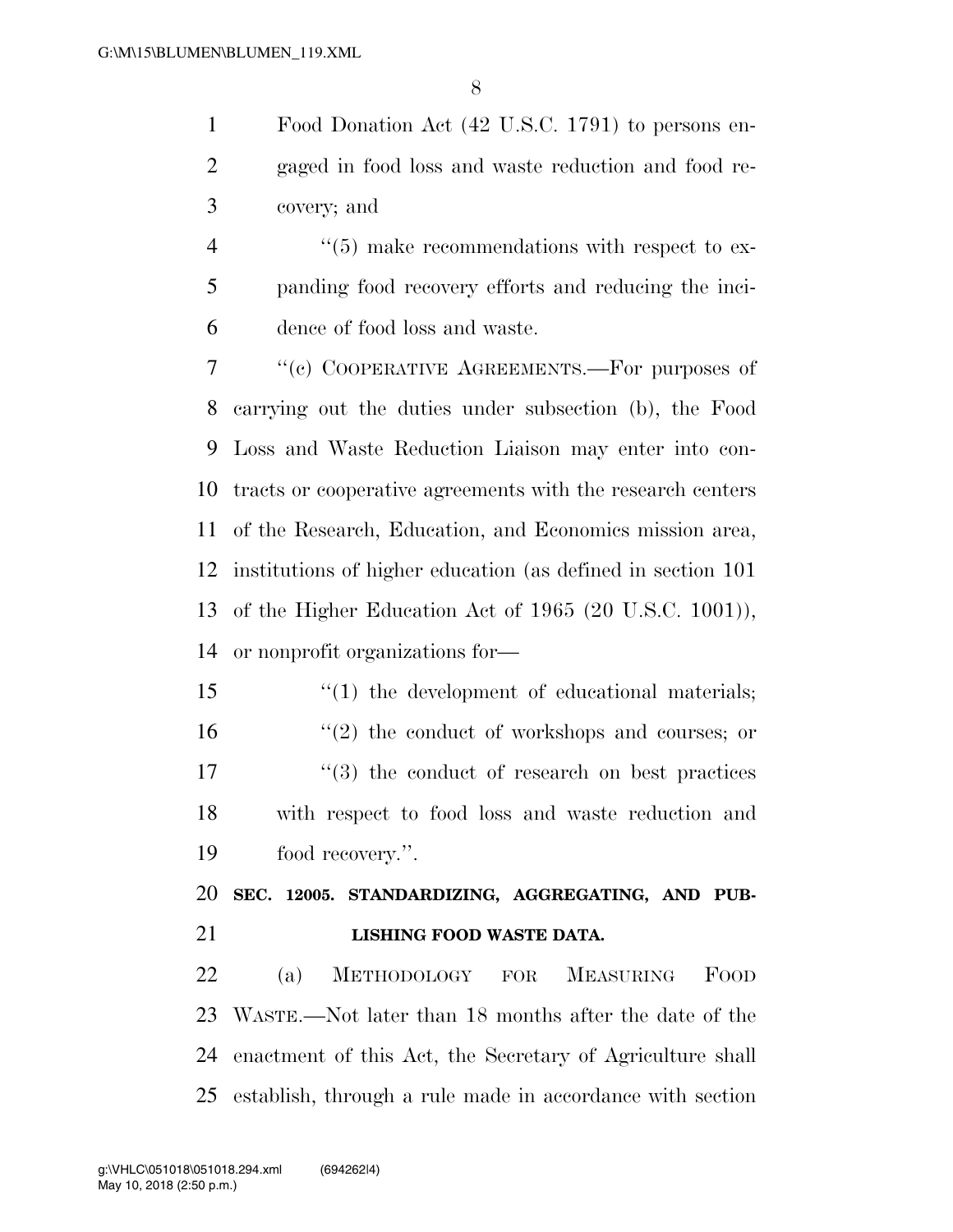553 of title 5, United States Code, a standardized method- ology for consistently measuring food waste in the United States economy, such as—

 (1) on-farm losses during agricultural produc-tion and harvesting;

(2) losses during processing and distribution;

 (3) kitchen waste and post-consumer waste from the restaurant and hospitality industries;

 (4) food waste occurring in schools and other institutions; and

(5) food waste occurring in other industries.

 (b) METHODOLOGY FOR AGGREGATING AND DIS- SEMINATING DATA.—The methodology established under subsection (a) shall include aggregating and disseminating any data or information collected with respect to food waste. The methodology shall incorporate tools for describ- ing why food waste occurs and the type of food wasted and take into account existing protocols and tools that may serve as resources.

 (c) PUBLIC AVAILABILITY OF DATA.—Information collected with respect to food waste shall be made available through a publicly accessible internet website of the De- partment of Agriculture, which may be disaggregated by private sector and State or local government data.